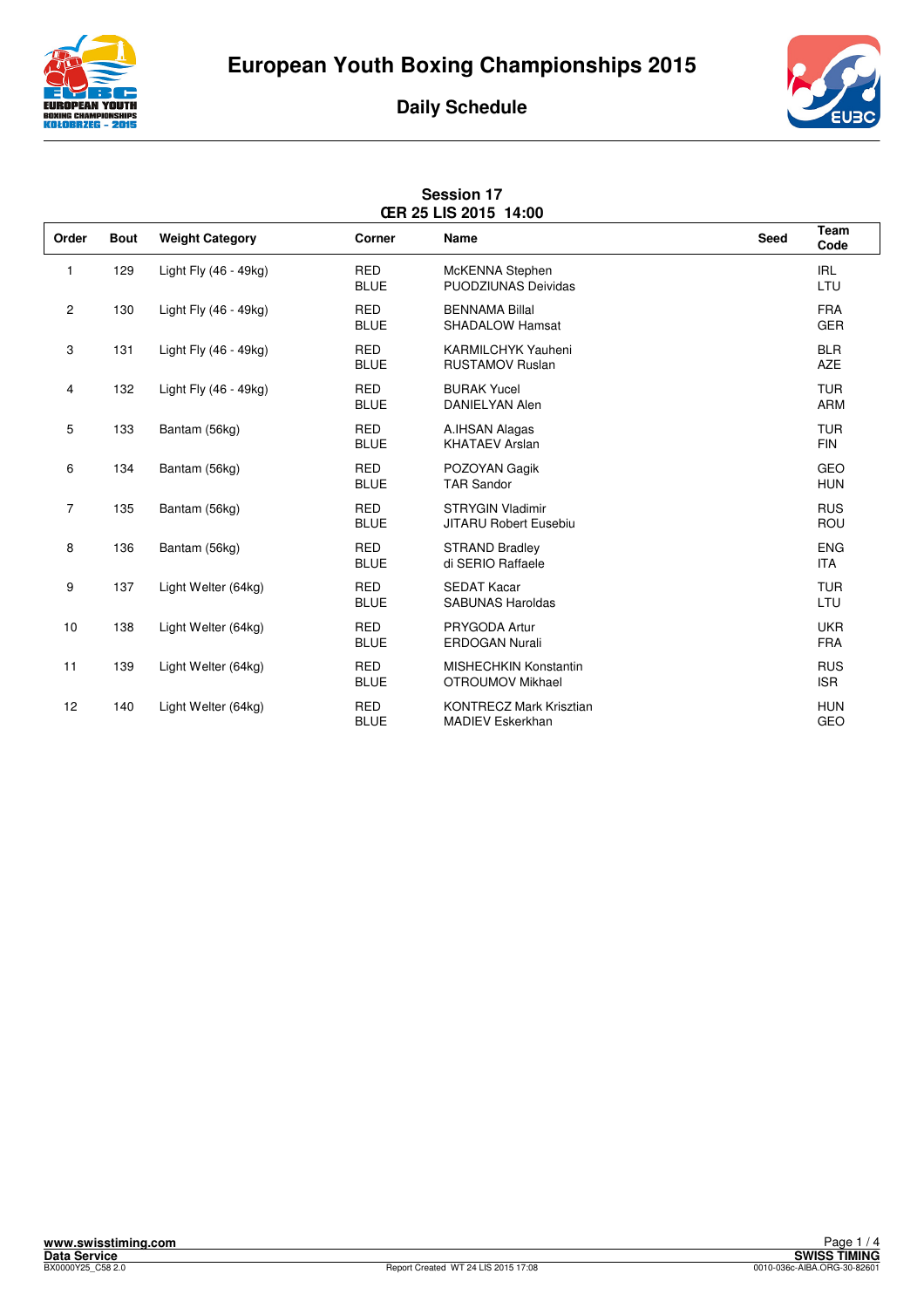





|                | <b>Session 18</b><br>ŒR 25 LIS 2015 14:00 |                        |                           |                                                      |      |                          |  |
|----------------|-------------------------------------------|------------------------|---------------------------|------------------------------------------------------|------|--------------------------|--|
| Order          | <b>Bout</b>                               | <b>Weight Category</b> | Corner                    | <b>Name</b>                                          | Seed | Team<br>Code             |  |
| 1              | 141                                       | Fly (52kg)             | <b>RED</b><br><b>BLUE</b> | <b>BATUHAN Ciftci</b><br>VAHE Badalyan               |      | <b>TUR</b><br><b>ARM</b> |  |
| $\mathbf{2}$   | 142                                       | Fly (52kg)             | <b>RED</b><br><b>BLUE</b> | <b>GAVRILIUC Vlad</b><br><b>GAFARLI Eljan</b>        |      | <b>MDA</b><br><b>AZE</b> |  |
| 3              | 143                                       | Fly (52kg)             | <b>RED</b><br><b>BLUE</b> | <b>TYSHKOVETS Adnriv</b><br><b>DONOGHUE William</b>  |      | <b>UKR</b><br><b>IRL</b> |  |
| 4              | 144                                       | Fly (52kg)             | <b>RED</b><br><b>BLUE</b> | <b>TUQIR Akash</b><br><b>MESZAROS Filip</b>          |      | <b>ENG</b><br><b>SVK</b> |  |
| 5              | 145                                       | Light (60kg)           | <b>RED</b><br><b>BLUE</b> | <b>BUCSA Dorin</b><br><b>KHANGISHIEV Temirlan</b>    |      | <b>MDA</b><br><b>RUS</b> |  |
| 6              | 146                                       | Light (60kg)           | <b>RED</b><br><b>BLUE</b> | <b>McGIVERN James</b><br><b>KOWAL Karol</b>          |      | <b>IRL</b><br><b>POL</b> |  |
| $\overline{7}$ | 147                                       | Light (60kg)           | <b>RED</b><br><b>BLUE</b> | <b>DZIATLAU Siarhei</b><br><b>ISMAYILOV Elmaddin</b> |      | <b>BLR</b><br><b>AZE</b> |  |
| 8              | 148                                       | Light (60kg)           | <b>RED</b><br><b>BLUE</b> | <b>KOVACS Richard</b><br><b>GASHI Denis</b>          |      | <b>HUN</b><br><b>GER</b> |  |
| 9              | 149                                       | Welter (69kg)          | <b>RED</b><br><b>BLUE</b> | <b>WIKTORZAK Sebastian</b><br><b>HOWELLS Lewis</b>   |      | <b>POL</b><br><b>WAL</b> |  |
| 10             | 150                                       | Welter (69kg)          | <b>RED</b><br><b>BLUE</b> | <b>JEDLOVCNIK Luka</b><br><b>HUSEYNOV Ismayil</b>    |      | <b>SLO</b><br><b>AZE</b> |  |
| 11             | 151                                       | Welter (69kg)          | <b>RED</b><br><b>BLUE</b> | <b>NEVIN Michael</b><br><b>ABDILRASOON Muhammad</b>  |      | <b>IRL</b><br><b>FIN</b> |  |
| 12             | 152                                       | Welter (69kg)          | <b>RED</b><br><b>BLUE</b> | <b>TUMENOV Bibert</b><br>KHARABADZE Giorgi           |      | <b>RUS</b><br>GEO        |  |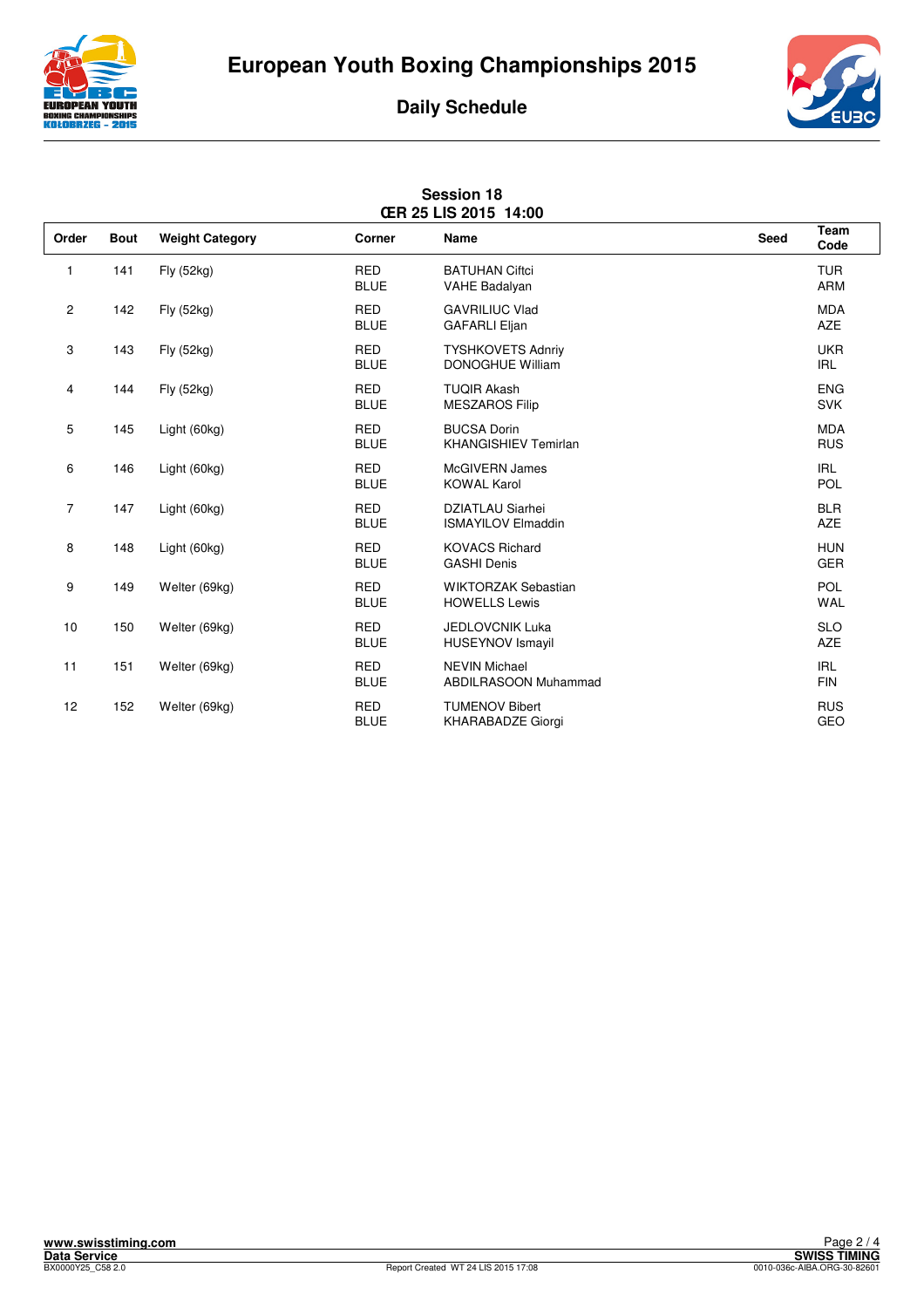





| <b>Session 19</b><br><b>CER 25 LIS 2015 18:00</b> |             |                        |                           |                                                          |      |                          |
|---------------------------------------------------|-------------|------------------------|---------------------------|----------------------------------------------------------|------|--------------------------|
| Order                                             | <b>Bout</b> | <b>Weight Category</b> | <b>Corner</b>             | Name                                                     | Seed | <b>Team</b><br>Code      |
| 1                                                 | 153         | Middle (75kg)          | <b>RED</b><br><b>BLUE</b> | DOCHERTY John<br>DILBAZOV Haji                           |      | SCO<br><b>AZE</b>        |
| $\overline{c}$                                    | 154         | Middle (75kg)          | RED<br><b>BLUE</b>        | ROLENKO Vladyslav<br><b>KOZLOWSKI Konrad</b>             |      | <b>UKR</b><br>POL        |
| 3                                                 | 155         | Middle (75kg)          | <b>RED</b><br><b>BLUE</b> | JOYCE John<br>WHITTAKER Benjamin                         |      | <b>IRL</b><br><b>ENG</b> |
| 4                                                 | 156         | Middle (75kg)          | <b>RED</b><br><b>BLUE</b> | <b>GNAS Mariusz</b><br><b>MAKHMUDOV Dzhamal</b>          |      | <b>SWE</b><br><b>RUS</b> |
| 5                                                 | 157         | Heavy (91kg)           | <b>RED</b><br><b>BLUE</b> | <b>ZURAKOWSKI Maciej Pawel</b><br><b>MIKAELIAN Artem</b> |      | <b>POL</b><br><b>RUS</b> |
| 6                                                 | 158         | Heavy (91kg)           | <b>RED</b><br><b>BLUE</b> | <b>BURG Masino</b><br><b>MARTOM Robert</b>               |      | <b>GER</b><br><b>UKR</b> |
| $\overline{7}$                                    | 159         | Heavy (91kg)           | <b>RED</b><br><b>BLUE</b> | <b>OLBERKIS Tomas</b><br><b>MRAOVIC Aleksandar</b>       |      | LTU<br><b>AUT</b>        |
| 8                                                 | 160         | Heavy (91kg)           | RED<br><b>BLUE</b>        | <b>BEGADZE Nikoloz</b><br><b>ION Marian</b>              |      | GEO<br>ROU               |